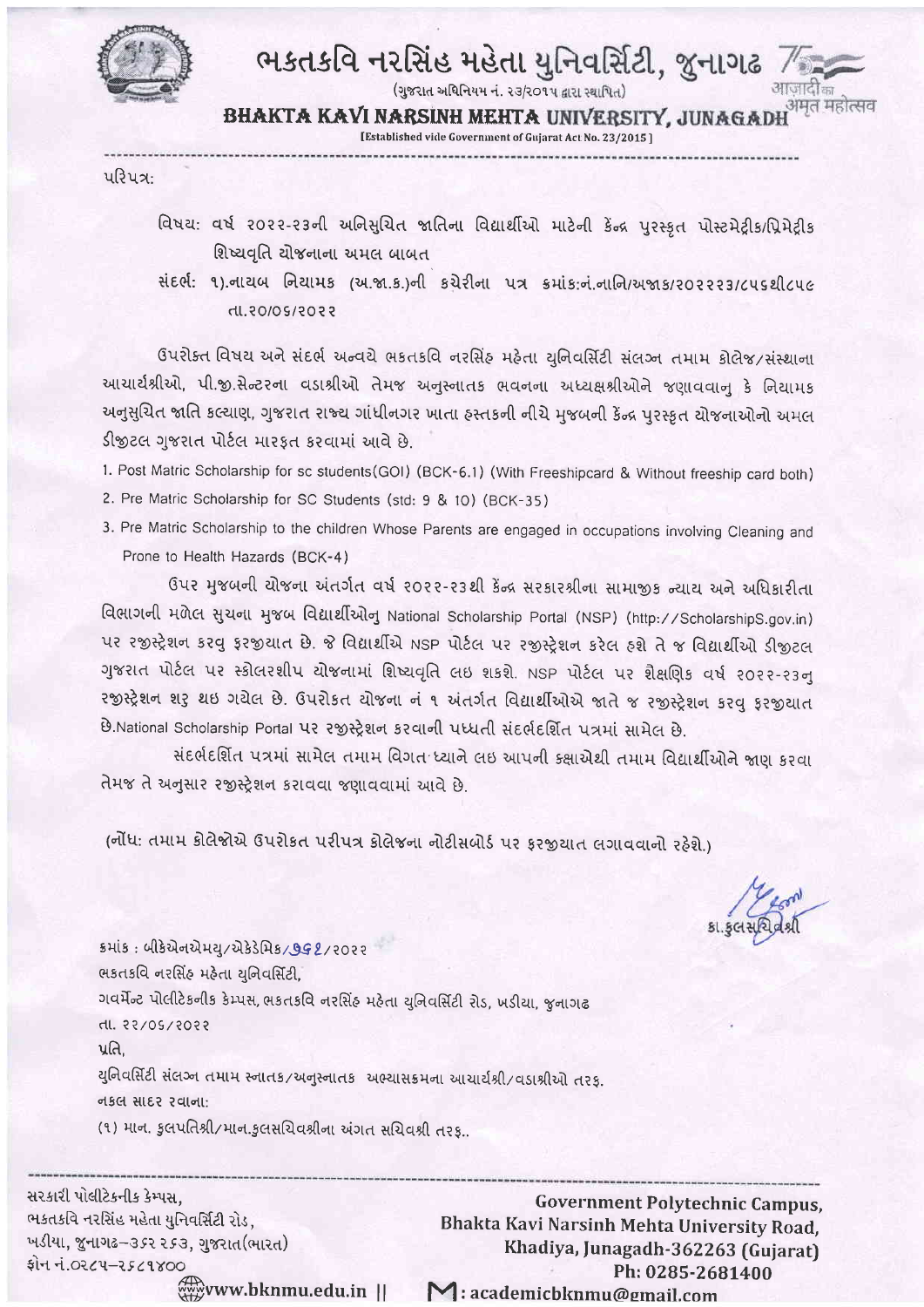**અગત્યન/ું સમય મયયાદય** ન ં.નાનન/અજાક/૨૦૨૨-૨૩/**૮૫૬ થી ૮૫૯** નાયબ નનયામક(અ.જા.ક.)ની કચેરી બ્લોક નં. ૧/૩, બહમાળી ભવન સરદારબાગ, જૂનાગઢ ફોન. ૦૨૮૫-૨૬૩૦૩૫૮ dbcwo-jun@gujarat.gov.in તારીખઃ- **૨૦/૦૬/૨૦૨૨**

પતિ.

આચાયયશ્રી,

..........................................

..........................................

..........................................

**વિષય:- િષા:૨૦૨૨-૨૩ની અન. જાવિનય વિદ્યયથીઓ મયટેની કેંદ્ર પર સ્કૃિ પોસ્ટમેટ્રીક / વિમેટ્રીક વિષ્યવવૃિ યોજનયનય અમલ બયબિ**

**શ્રીમયન,**

**ઉપરોક્િ વિષય અન્િયેજણયિિયનું કેવનયયમક, અનસ ચૂિિ જાવિ કલ્યયણ, ગજ રયિ રયજય, ગયુંધીનગર ખયિય હસ્િકની નીિે મજ બની કેંદ્ર પર સ્કૃિ યોજનયઓનો અમલ ડિજજટલ ગજ રયિ પોટાલ મયરફિ ([https://www.digitalgujarat.gov.in](https://www.digitalgujarat.gov.in/)) કરિયમયું આિેછે.**

- **1. Post Matric Scholarship for SC Students (GOI) (BCK-6.1) (With FreeshipCard & Without FreeshipCard Both)**
- **2. Pre Matric Scholarship for SC Students (Std: 9 & 10) (BCK-35)**
- **3. Pre. Matric Scholarship to the children whose parents are engaged in occupations involving Cleaning and Prone to Health Hazards (BCK-4)**

**ઉપર મજ બની યોજનયઓ અંિગાિ િષા: ૨૦૨૨-૨૩થી કેંન્દ્ર સરકયરશ્રીનય સયમયજજક ન્યયય અને અવધકયરીિય વિભયગની મળેલ સિૂ નય મજ બ વિદ્યયથીઓનું National Scholarship Portal (NSP) (https://scholarships.gov.in/) પર રજીસ્ટ્રેિન કરવ ફરજીયયિ છે. જે વિદ્યયથીએ NSP પોટાલ (https://scholarships.gov.in/) પર રજીસ્ટ્રેિન કરેલ હિેિેજ વિદ્યયથીઓ ડિજજટલ ગજ રયિ પોટાલ પર સ્કોલરિીપ યોજનયમયું વિષ્યવવૃિ લઇ િકિે. National Scholarship Portal પોટાલ પર િષા:૨૦૨૨-૨૩ન રજીસ્ટ્રેિન િરૂ થઇ ગયેલ છે.**

**ઉક્િ યોજનયઓ પૈકી ક્રમન:ું૧ પરની યોજનય અંિગાિ National Scholarship Portal પર વિદ્યયથીઓએ જાિેજ રજીસ્ટ્રેિન કરિયનું રહિે ેજ્યયરેક્ર્મન:ું૨ િથય ક્રમનું:૩ પરની યોજનયઓની િમયમ કયમગીરી િયળયનય આિયયાશ્રી મયરફિ કરિયમયું આિિી હોય િેયોજનય અંિગાિ National Scholarship Portal પર પયત્રિય ધરિિય વિદ્યયથીઓનું રજીસ્ટ્રેિન જે િેિયળયનય આિયયાશ્રીએ કરિયનું રહિે ે.**

**National Scholarship Portal (https://scholarships.gov.in/) પર રજીસ્ટ્રેિન કરિયની પધ્ધવિ:**

 **કેંદ્ર સરકયરશ્રીની વિષ્યવવૃિ યોજનયની િેબસયઇટ: https://scholarships.gov.in ઓપન કરી "New Registration" પર કલીક કરવ.ું**